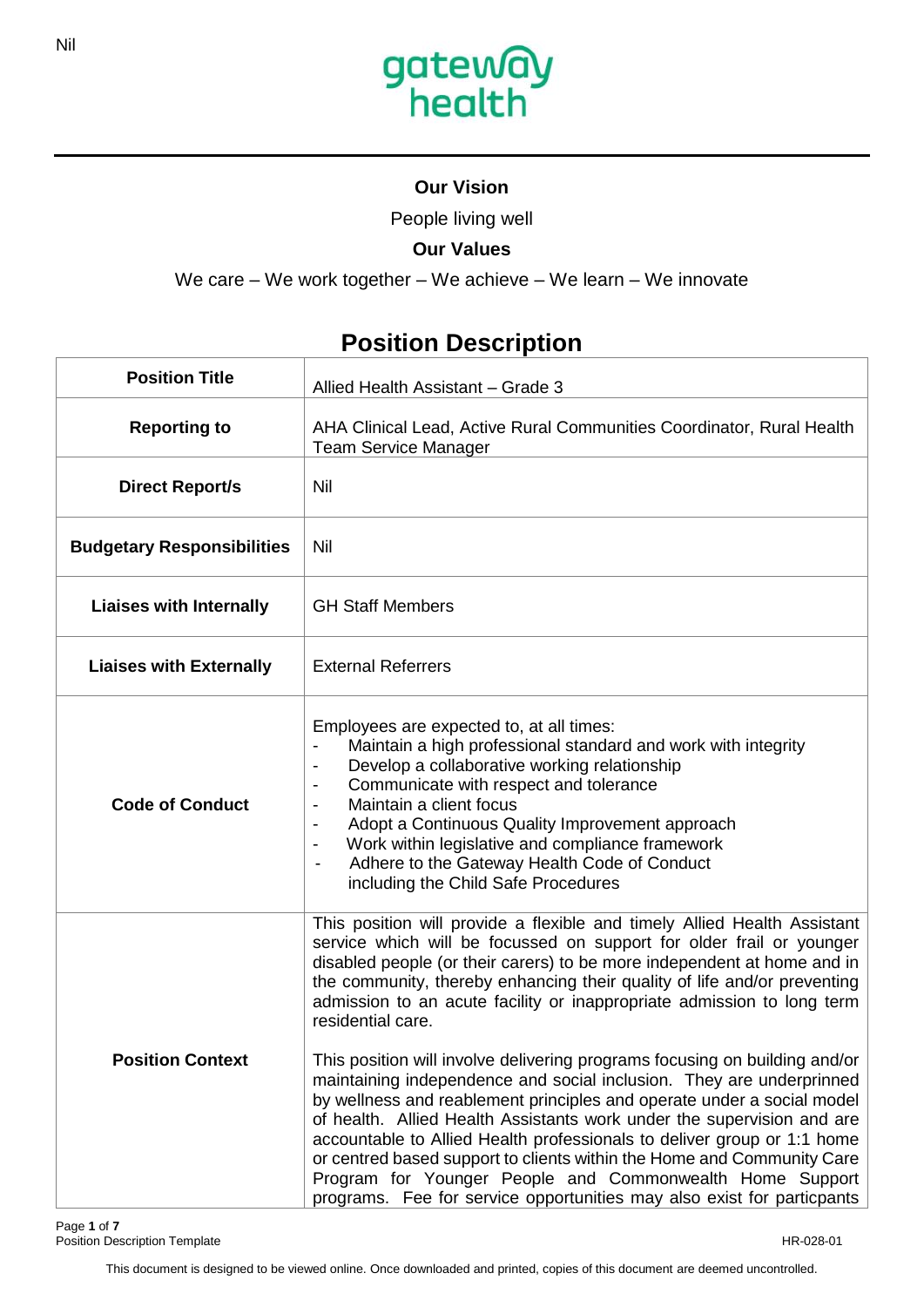

| receiving support under programs such as Home Care Packages, Short<br>Term Restorative Care Program and the National Disability Insurance<br>Scheme.                                                                                                                                                                                                                                    |
|-----------------------------------------------------------------------------------------------------------------------------------------------------------------------------------------------------------------------------------------------------------------------------------------------------------------------------------------------------------------------------------------|
| This position is part of the Rural Health Team. Professionally this<br>position reports to the Allied Health Assistant Clinical Lead.<br>Operationally this position reports to the Acitve Rural Communities<br>Coordinator if employed to ARC duties, or the Allied Health Assistant<br>Clinica Lead for Fee for Service clinical duties and the Rural Health<br>Team Service Manager. |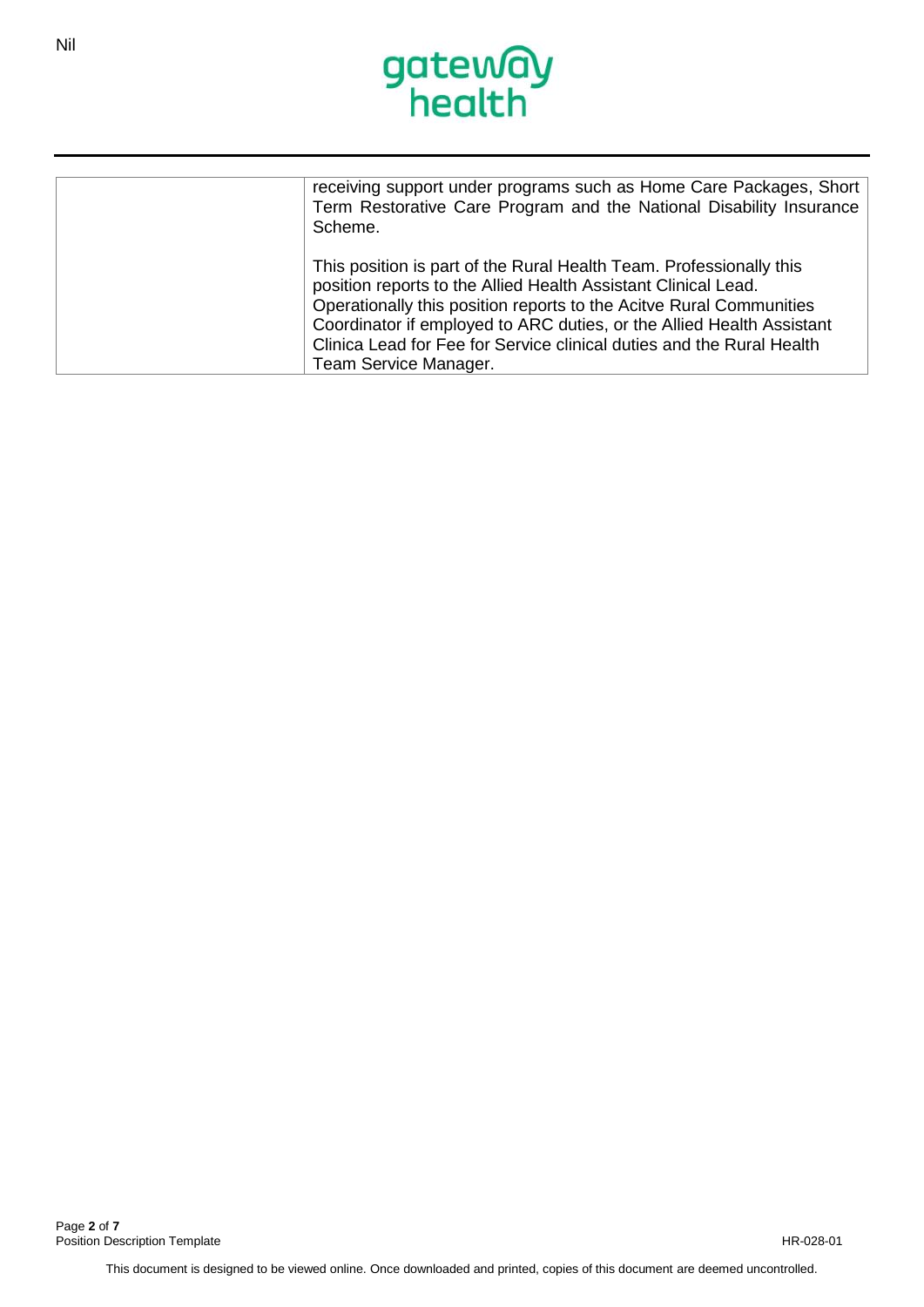

### **Organisation Context**

Gateway Health is a not-for-profit Company limited by guarantee and a registered Community Health Service under the Health Services Act 1988 (Vic).

The Board of Governance provides strategic planning for Gateway Health.

The Board has delegated the operational management of the Agency to the Chief Executive Officer.

Executive staff provide direction, support and leadership to staff.

The Executive comprises;

- Chief Executive Officer
- **Chief Financial Officer**
- Manger People and Culture
- General Manager Client and Community Services
- Manager Primary Care
- General Manager Population Health, Planning and Performance

Program Managers provide immediate support and management within their program areas.

Corporate services are delivered through Finance, Payroll, Information Communications Technology, Human Resources and Quality and Compliance.

### **Review of Position Descriptions:**

This position description will be reviewed annually (June 30 each year), when the position becomes vacant or as deemed necessary.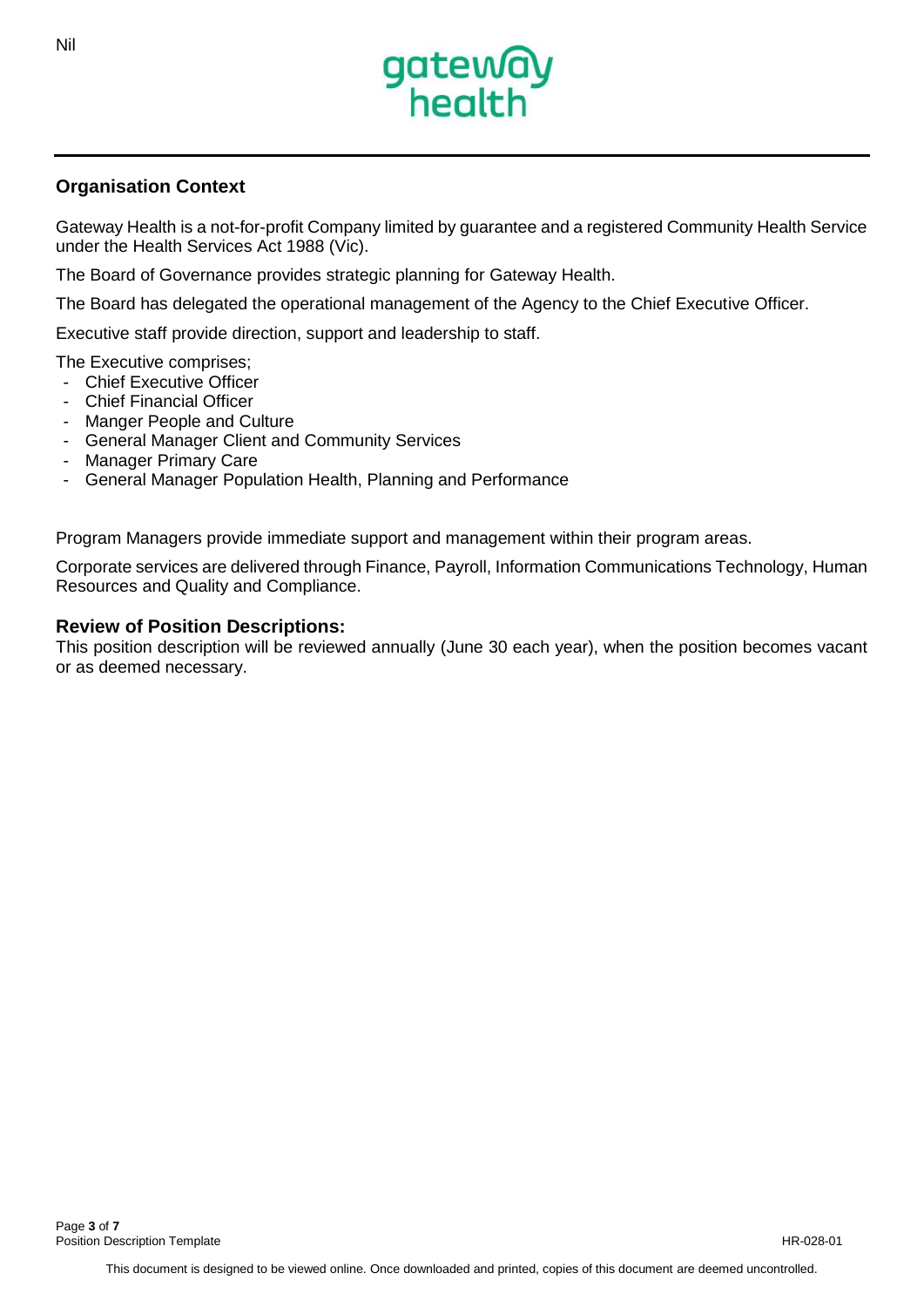

## **Qualifications & Conditions:**

*Applicants MUST address the Selection Criteria below when completing an employment application*

### **Selection Criteria:**

| <b>Essential:</b> | Cert IV Allied Health Assistance certificate or equivalent                                                                                                                                                        |
|-------------------|-------------------------------------------------------------------------------------------------------------------------------------------------------------------------------------------------------------------|
|                   | <b>Current First Aid Certificate</b><br>$\bullet$                                                                                                                                                                 |
|                   | Demonstrated competency in the delivery of individual support programs as<br>$\bullet$<br>delegated by an Allied Health professional.                                                                             |
|                   | Demonstrated competency in the delivery of group therapy program.<br>$\bullet$                                                                                                                                    |
|                   | Ability to work effectively within a multidisciplinary team<br>$\bullet$                                                                                                                                          |
|                   | Experience and ability to supervise Grade 2 Allied Health assistants and Allied<br><b>Health Assistant students</b>                                                                                               |
|                   | Excellent interpersonal, written and verbal communication skills, including<br>$\bullet$<br>computer literacy                                                                                                     |
|                   | Sound skills in organisation, time management, planning and priority setting<br>$\bullet$<br>relating to own workload                                                                                             |
|                   | Current Victorian Drivers licence or equivalent<br>$\bullet$                                                                                                                                                      |
|                   |                                                                                                                                                                                                                   |
| Desirable:        | Previous experience within a Community Health setting<br>$\bullet$                                                                                                                                                |
|                   | Experience working with multiple different Allied Health professionals eg.<br>$\bullet$<br>Speech Pathologists, Occupational Therapists, Podiatrists, Physiotherapists<br>and Dietitians.                         |
|                   | Demonstrated understanding and sensitivity of barriers experienced by frail<br>$\bullet$<br>older people, people living with chronic disease, people with disabilities and<br>their carers living in rural areas. |

### **Salary & Conditions:**

| <b>Salary/Conditions:</b>                   | Allied Health Assistant Grade 3                                                                                                                               |
|---------------------------------------------|---------------------------------------------------------------------------------------------------------------------------------------------------------------|
|                                             | Salary packaging as per company policy<br>$\bullet$                                                                                                           |
|                                             | <b>Current Drivers Licence</b><br>$\bullet$                                                                                                                   |
|                                             | Working with Childrens Check and current Police Check<br>$\bullet$                                                                                            |
|                                             | Based in Wangaratta, however travel will be required as part of this role.<br>$\bullet$                                                                       |
| <b>Enterprise</b><br><b>Agreement/Award</b> | Victorian Stand-Alone Community Health Services (Health And Allied Services,<br>Managers And Administrative Officers) Multiple Enterprise Agreement 2018-2022 |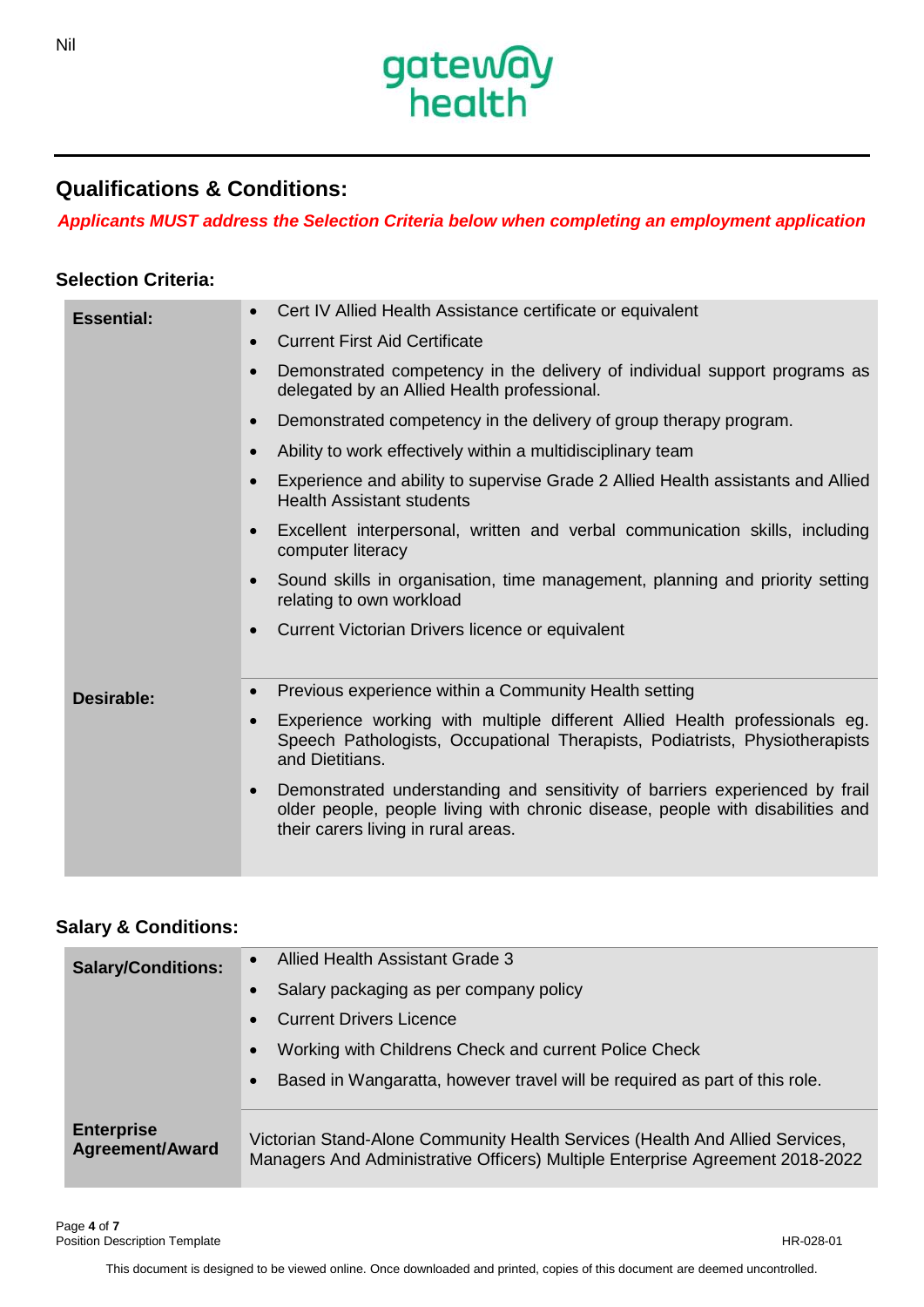

## **Key Responsibilities**

#### **1. PERSONAL & PROFESSIONAL DEVELOPMENT**

*Demonstrated experience and understanding of the need for continuation of both personal & professional development.*

- Continually develop both personally and professionally to meet the changing needs of your position, career and organisation.
- Have a sound knowledge of relevant organisational policies and procedures as well as program work practices.
- Attend all relevant training sessions provided by the organisation and be actively involved in other training and development as required.
- Criticall evaluate own work performance and actively participate in the organisation's Performance Management System.
- Take responsibility for scheduling, attending and participating in clinical supervision.
- Initiate and lead peer review processes that focus on supporting clinical practise and building excellence.

#### **2. COMMUNICATIONS & ORGANISATION CULTURE**

*Excellent communication and interpersonal skills including demonstrated experience in liaising with a wide range of internal and external clients.*

- Act in a professional manner at all times when dealing with internal & external clients.
- Positively promote the organisation both internally & externally.
- Be prompt and provide courteous service to clients, colleagues and the broader community.
- Maintain confidentiality on all issues relating to the organisation, the clients & fellow colleagues.
- Treat all clients with respect whilst being responsive to their needs, and promote a culture which prioritises client choice at all levels of service delivery.
- Observe and comply with the organisation's code of conduct.

#### **3. ADMINISTRATION & DOCUMENTATION**

*Through the use of the organisational processes ensure that all administration and documentation requirements are initiated and completed in a professional and timely manner.*

- Ensure the development, implementation and maintenance of policies, procedures and work practices that support the efficient operation of the organisation.
- Ensure that all documentation is accurate and completed in a professional and timely manner.
- Input statistical data using relevant data bases to meet agreed timelines.
- Comply with OH& S and other relevant legislation.

### **4. TECHNICAL SKILLS & APPLICATION.**

*Demonstrated knowledge and application of the skills required for this position. This includes knowledge and understanding of appropriate equipment, legislation, policies and procedures.*

- A willingness to work seamlessly across all Gateway Health Rural Health Team services.
- Deliver intervention and wellness programs (individual or group) within the centre, client's home or community as delegated by an Allied Health Professional (AHP).
- Complete outcome measures and tools ( as directed by the AHP) to monitor client performance.
- To work as part of a multi-disciplinary Rural Health team,collaborating with other team members, in order to provide coordinated care and an optimum level of client independence.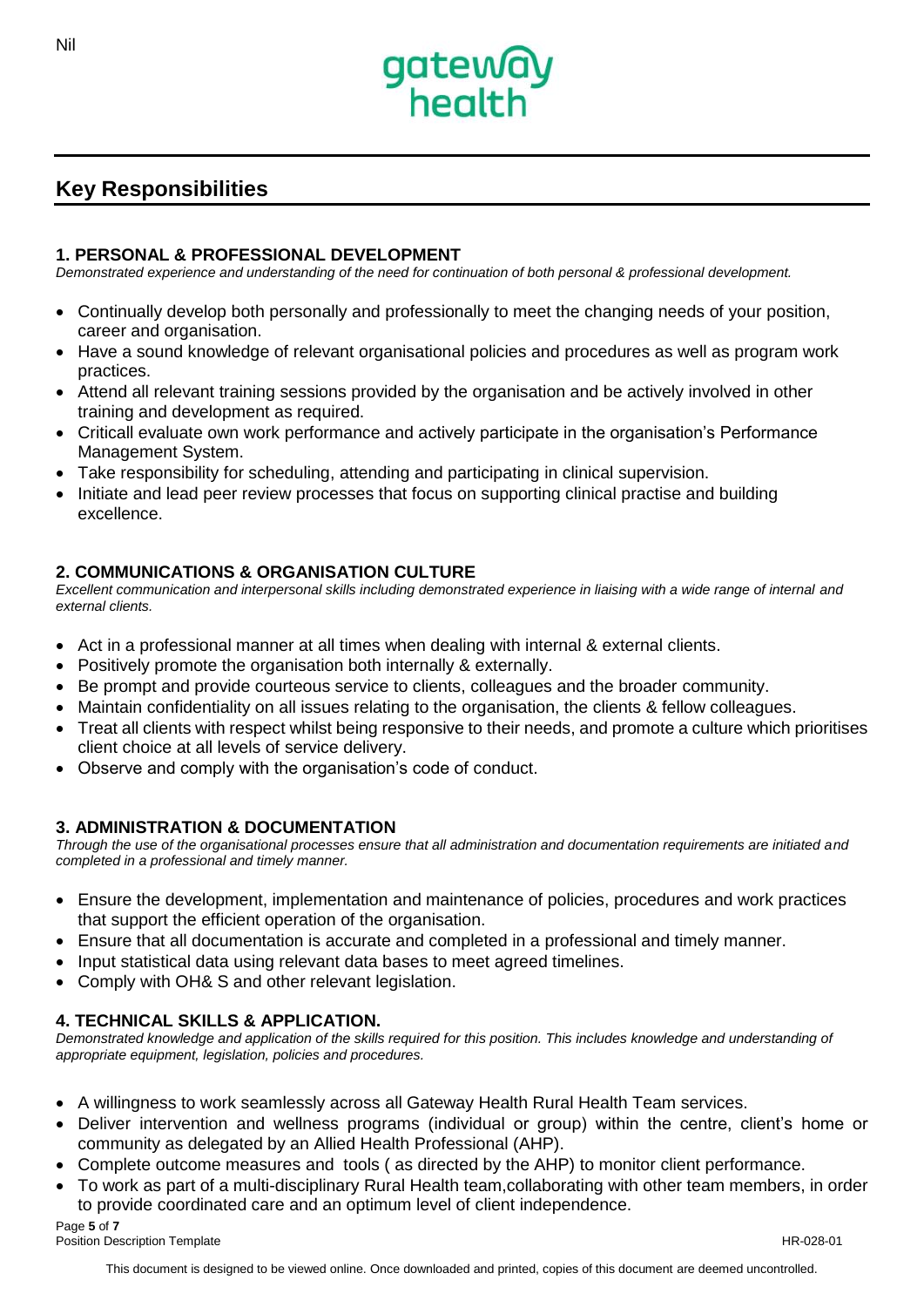

- To liaise with and refer to other health professionals and external agencies as appropriate to ensure coordinated services.
- Attend relevant forums and meetings to maintain current knowledge and skills and support networks relevant to the client target group.
- Participate in the auditing, maintenance, cleaning, ordering and provision of equipment and treatment materials, in accordance with Gateway Health policies.
- Meet appropriate competencies for work requirements as guided by the *"Supervision and delegation framework for allied health assistants and the support workforce in disability*" and relevant Gateway Health policies.
- Practice within relevant professional and ethical standards, and individual scope of practice.
- Contribute to and provide an AHA service that is evidence based.
- Prioritise and maintain clinical load appropriately, establish realistic timeframes for the completion of work and be able to negotiate competing non clinical and clinical priorities.
- Appropriately modify or replan clinical activities in recognition of factors that may impact on the process or clinical outcome such as the client circumstances and beliefs.
- Identification and escalation of clinical issues to Allied Health Professional and/or relevant manager.
- Provide effective supervision to Grade 2 AHA's and AlHA students on placements.
- Meet service delivery annual targets.
- To participate in other duties as directed.

### **5. TEAMWORK & COMMUNICATION**

*Demonstrated ability to lead and develop a diverse team or participate as an active member of a team, consistent with the philosophy and policies of the Organisation.*

- Be aware of, and practice according to, the organisation's objectives and values.
- Demonstrate the ability to work positively within the designated program/team to achieve agreed goals.
- Work harmoniously with other team members to ensure that a quality service is provided to our clients.
- Demonstrate effective communication skills (both verbal & written) in dealing with clients, visitors, staff, etc.

#### **6. CONTINUOUS QUALITY IMPROVEMENT**

*Commitment to ensuring quality services are delivered to both internal & external clients through continuous improvement activities.*

- Lead and participate in quality improvement activites relevant to clinical or program related initiatives.
- Actively contribute to quality improvement initiatives and other program activities to meet relevant accreditation standards.
- Demonstrate ability to use initiative and skills in planning and prioritising daily activities.
- Demonstrated understanding of all relevant external legislation and internal policies and procedures that relate to this role and the organisation.